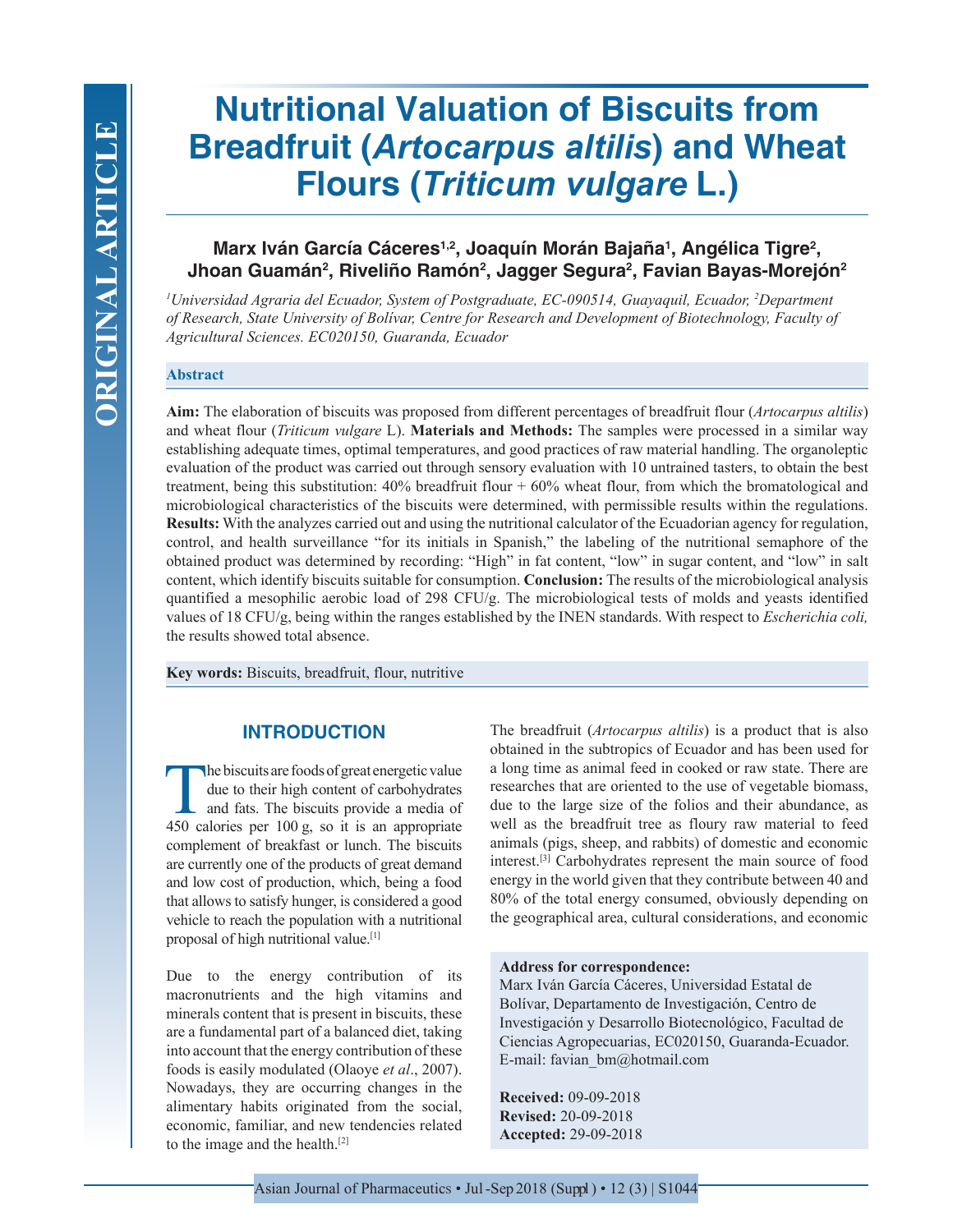level, in addition to providing easily usable energy for the oxidative metabolism, the carbohydrates contained in food are vehicles of important micronutrients and phytochemicals that maintain glycemic homeostasis and gastrointestinal integrity and functionality.[4]

Celiac disease is a chronic enteropathy that causes poor absorption of food, due to certain proteins (prolamins) that are present in some cereals such as wheat, barley, and rye, which are toxic for these individuals, generating atrophy of the small intestine<sup>[5]</sup>

Considering these background, this study intends to deliver a nutritional alternative to this segment of the population faced with a reality in which the supply of products aimed at satisfying their needs is very limited and little varied.

# **MATERIALS AND METHODS**

In this study, a deductive-inductive methodology was developed, where qualitative-quantitative results were obtained. The treatments analysis and the sensory evaluation were prepared as tools a hedonic survey and as a tool a questionnaire. For the hedonic analysis of the biscuits obtained, 10 g per cookie unit were evaluated in triplicate. The combinations for obtaining the biscuits were according to the following experimental scheme [Table 1].

The organoleptic analysis was performed to determine the best treatment and proceed to identify the nutritional value, the organoleptic characteristics analyzed were crunchiness, odor, color, flavor, and acceptability, the organoleptic weighting for each of the characteristics was of 1–5 points. For which, 10 tasters of a total of 25 people were selected, after which the selected people were trained.

#### **Bromatological characteristics**

The bromatological characteristics were evaluated and analyzed to the best treatment and these were protein content (AOAC/Kjeldahl), total moisture, dry material, fiber, fat, ash, and organic material, the latter according to the regulations AOAC/gravimetric.

| Table 1: Scheme of the experiment |                  |                                            |  |
|-----------------------------------|------------------|--------------------------------------------|--|
| <b>Formulation</b>                | Code             | <b>Description</b>                         |  |
| $0\%$ BFF $+100\%$ WF             | BFF <sub>0</sub> | $0\%$ breadfruit flour+100%<br>wheat flour |  |
| 20% BFF+80% WF                    | BFF1             | 20% breadfruit flour+80%<br>wheat flour    |  |
| 30% BFF+70% WF                    | RFF <sub>2</sub> | 30% breadfruit flour+70%<br>wheat flour    |  |
| $40\%$ BFF $+60\%$ WF             | BFF3             | 40% breadfruit flour+60%<br>wheat flour    |  |

#### **Microbiological characteristics**

The microbiological analysis was carried out in the best treatment, and these were aerobic mesophilic CFN/g (Petrifilm AOAC 991), molds and yeasts CFN/g (Petrifilm AOAC 991.02), and *Escherichia coli* CFN/g (Petrifilm AOAC991.07).

#### **Nutritional semaphore analysis**

To establish the nutritional semaphore analysis of the best treatment, the following analyzes were carried out: Transfatty acids, monounsaturated fatty acids, polyunsaturated fatty acids, sugars, and sodium chloride (salt).

#### **Statistical analysis**

The results obtained in the experiment were developed with the help of statistical tests: (ANOVA) Analysis of variance to determine the significance of the organoleptic tests, separation of means according to the Duncan test at the levels of  $P \le 0.05$ , and the sensory analysis of ratting test, for sensory variables. For the microbiological variables, the central tendency (mean) statistics was used.

# **RESULTS AND DISCUSSION**

#### **Organoleptic analysis**

In the sensory test for the variables: Crunchiness, odor, color, flavor, and acceptability, statistical difference was observed between the treatments, being the treatment T4 (40% BFF + 60% WF) different from the others. The product had a crunchiness and color characteristic of commercial biscuits. After this analysis, it was determined that the T4 was evaluated as the best among the four treatments under investigation.

Having statistical differences between the treatments, according to the judgment of the untrained tasters, the influence of the raw material under study is determined. In this respect, in similar studies such as the developed by Villarroel *et al*. (2009), who in an investigation of the elaboration of a cookie based on hazelnut flour and quinoa flour for celiac patients showed results that agree with those observed in this work.

Regarding the variable crunchiness between the treatments, it is inferred that the presence of wheat flour in the composition of the biscuits analyzed influenced these results. The biscuits have a characteristic crunchiness. These results are related to what was expressed by Chauvin *et al.* (2008), who reported similar results. These same authors describe crunchiness as the sound produced by highly fracturing of food, which has been called cracking, which decreases depending on moisture content and hydration by salivate effect or storage processes related to the exchange of moisture with the environment.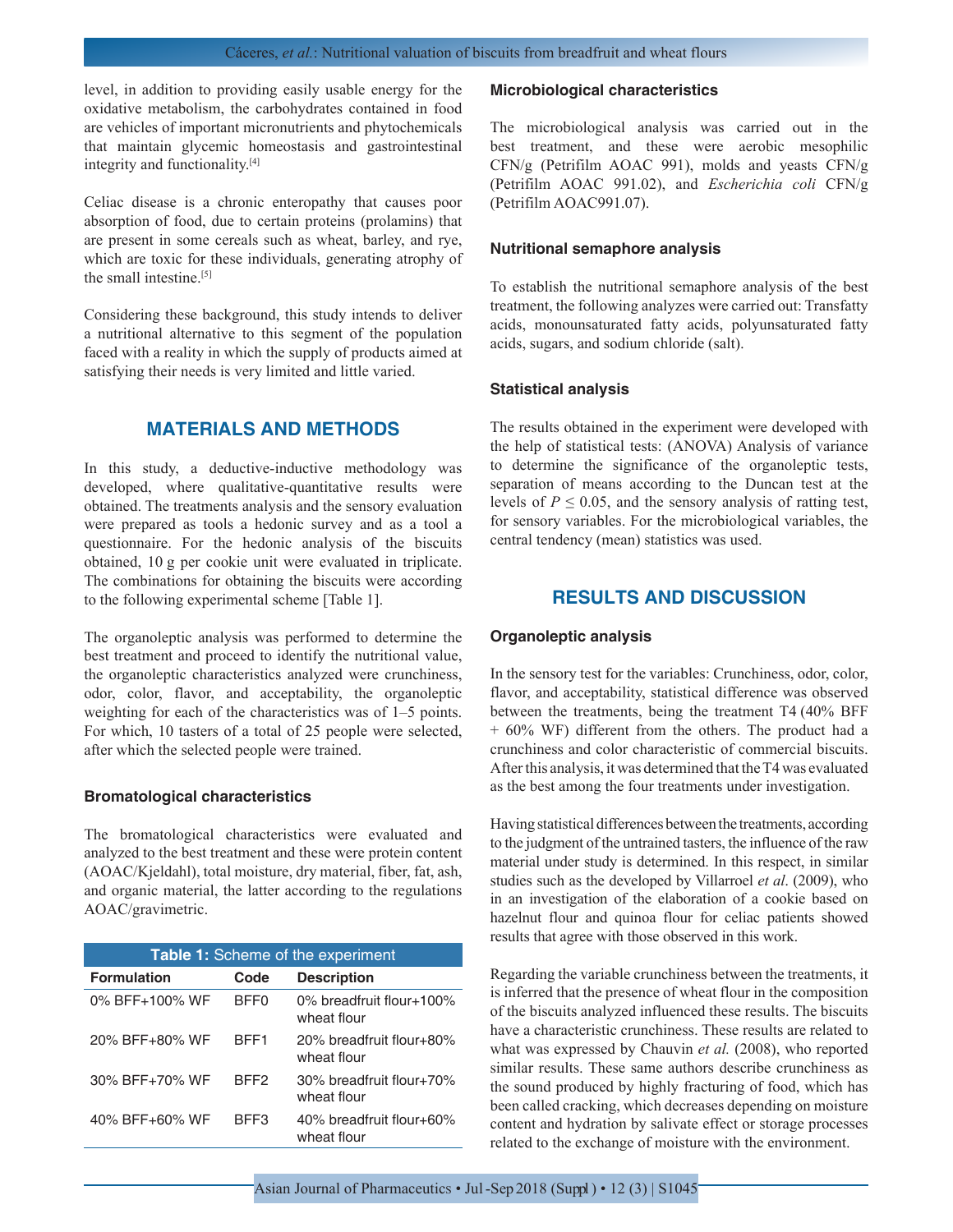Odor is the characteristic that can be perceived by the olfactory system.[6] Although there is evidence in the study conducted by Guerrero (2014) that The fruits are fermented for long periods, sometimes for several years, forming a doughy mass called "masi." The seeds are separated and the paste is wrapped in *Heliconia* leaves spread with coconut cream, and the product is baked in the oven for 2 h, acquiring a strong smell like cheese, which is very appreciated by the natives.

In color, the sensory evaluation emanating from the judging process states that biscuits with breadfruit flour generally have a characteristic color. Guerrero (2014) points out that these confectionery products are darkening as the sugar melts not only does caramel brown appear but also a high number of compounds that contribute to the aroma and typical final taste are generated of caramelized sugar.

The sensory evaluation of flavor determined that this is characteristic of this product, to which the level of breadfruit flour with which it was made contributed. A significant difference was reported by the tasters, with the highest concentration exceeding the other treatments.

These results agree with Benítez *et al.* (2008), who in a study of biscuits production with bovine plasma and cassava flour reported higher values for the ratings "I like" and "I like a lot" and interestingly, which is attributed to the levels of sugar that make the product pleasant and well qualified since the sweetener could mask some important unpleasant taste.

# **Bromatological analysis**

The bromatological analysis was performed to the best treatment: T4 (40% BFF + 60% WF) [Table 2].

Through the bromatological analysis of the biscuits, results have been observed with notable values as in the moisture content of 2.15%, being within the normal parameters since in the NTE INEN standards 518 indicates that the requirement must be a maximum of 10%; in dry matter of 97.73%, fiber (1.64%), fat (19.17%), ash (1.39%), organic matter (98.61), and protein (10.72%) being within the normal parameters since in the NTE INEN 519 standards it indicates that the requirement must be a minimum of 3.0% (INEN 2005). However, Mejía (2009), in the preparation of biscuits enriched with carrot foliar protein concentrate, performed the bromatological proximal analysis, establishing values of the protein in 11.33% higher than the value obtained in this investigation.

In relation to the proximal analysis of the biscuits under study, they reported acceptable levels of protein and fiber and high values in fat, but within the parameters established by the nutritional semaphore according to current Ecuadorian regulations, which is an alternative for the consumption of

| <b>Table 2:</b> Bromathological analyzis in biscuits |                                                                                |  |
|------------------------------------------------------|--------------------------------------------------------------------------------|--|
| <b>Analysis</b>                                      | Content                                                                        |  |
| Moinsture                                            | 2.27%                                                                          |  |
| Dry matter                                           | 97.73%                                                                         |  |
| <b>Proteins</b>                                      | 10.72%                                                                         |  |
| Fiber                                                | 1.67%                                                                          |  |
| Fat                                                  | 19.17%                                                                         |  |
| Ashes                                                | 1.39%                                                                          |  |
| Fat<br>ratio - sugar - sodium<br>chloride            | 19.17% for fat, while sugar<br>content was 5.00% and<br>NaCl (salt) was 0.036% |  |

children who require significant levels of fat as an energy source. These results agree with that reported by Benítez *et al*. (2008), who in a study on the elaboration of biscuits based on cassava flour and bovine plasma report high levels of fat from plasma and recommend considering them as an option for children because of their high-energy requirements.

#### **Determination of labeling of nutritional semaphore**

In accordance with the provisions of the health regulation and control agency (ARCSA), the labeling of nutritional semaphore was calculated considering the product as a solid, as it is a baked cookie. The analysis made on the basis of 100 g of biscuits presented the following results with their respective valuation range (semaphore labeling ranges):  $(33.00 \text{ g})$  Total fat being  $>3 \text{ g}$  of total fats considered a product "high fat;" (5 g) sugars being found in a range equal to 5 and <15 g being a product "low sugar;" and finally with (0.014 g) sodium salt determining a product "low salt."

For the determination of the semaphore labeling, bromatological analysis was performed on saturated fat (12%), transfatty acids (0.13%), monounsaturated fatty acids  $(5.55\%)$ , polyunsaturated fatty acids  $(2.45\%)$ , sugars  $(5\%)$ , salt (sodium chloride) (0.036), and sodium (0.00).

With these results, the calculation was made on the web page of ARCSA that indicated that the cookie is high sugar since the concentration is  $\leq$  to 5 g, high fat since the concentration is ≥20 g and low salt since the concentration is  $≤$  to 120 mg (ARCSA, 2015).

# **Microbiological determination of mesophilic aerobes**

The results of the microbiological analysis quantified a mesophilic aerobic load of 298 CFU/g. The microbiological tests of molds and yeasts identified values of 18 CFU/g, being within the ranges established by the INEN standards. With respect to *E. coli,* the results showed total absence.